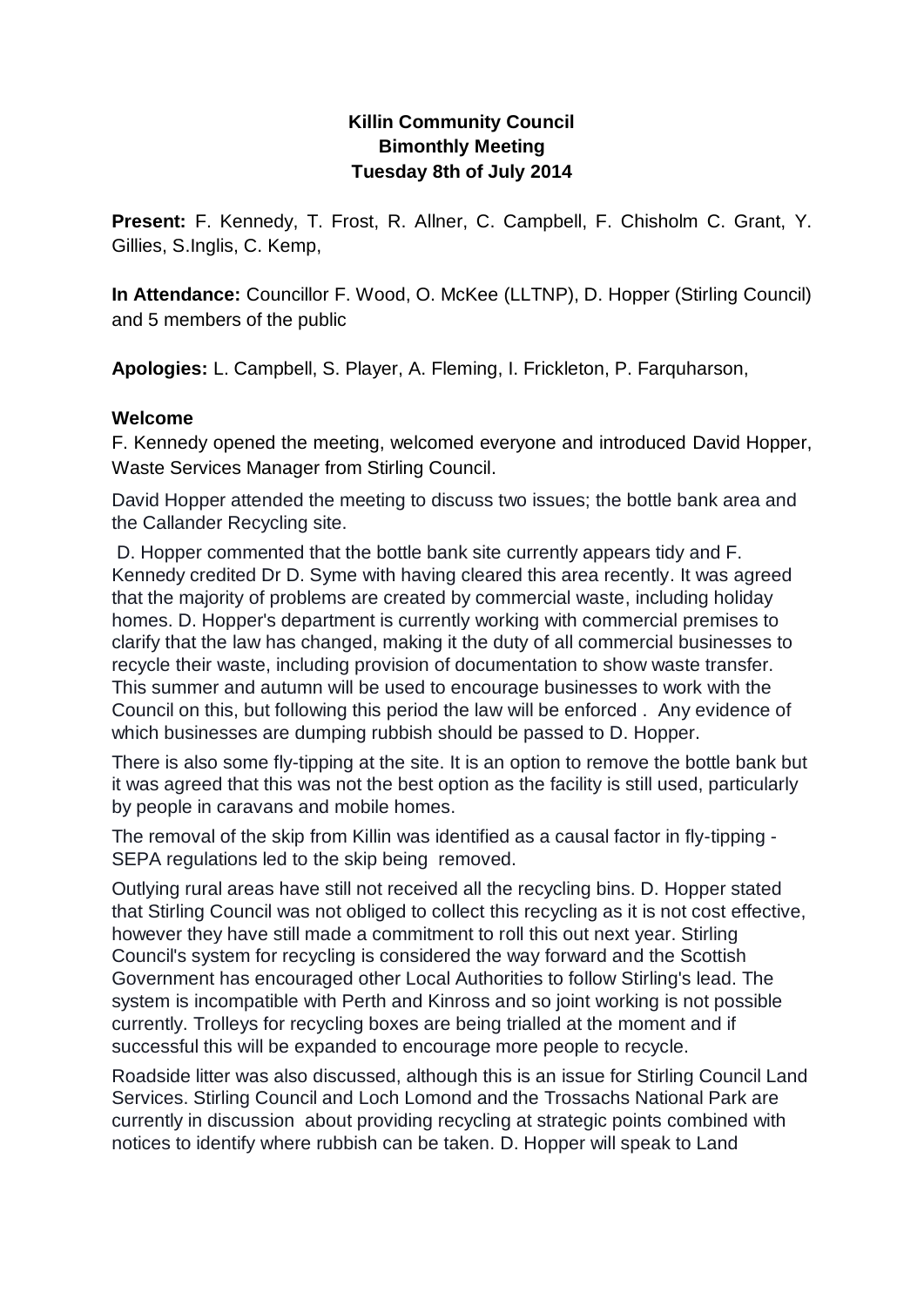Services to ensure that bags of rubbish at the roadside are picked up and that the car park is cleared. He will also ask the litter wardens to come to Killin.

Stirling Council had surveyed users of the Callander Recycling Site during 2013 with a view to altering the opening hours. Very few people were included in the survey who lived north of Callander and most of those used the site after work. The Community Council felt the survey should have been widened to ask people who did not regularly use the site as it was thought that some people from the Killin area used Crieff and Aberfeldy as the sites have longer opening hours. D. Hopper stated that Stirling Council could not afford to extend the hours, as that would directly lead to cuts in other services. The Community Council felt the impact of cars travelling to the site had been overlooked.

D. Hopper was thanked and he left the meeting.

## **Approval of the minutes of the last meeting**

Proposed: C. Grant Seconded: S. Inglis The minutes were approved.

#### **Matters Arising**

#### **Traffic speed on Lyon Road/Ballechroisk area**

Brian Roberts of Stirling Council has been very busy but will get on to this in the coming month. F. Kennedy will ask for a meeting.

## **Coach Stop**

No progress was reported. Councillor F. Wood will pursue.

#### **Station Road turning circle and car park**

Bear Scotland have moved vehicles for the summer. F. Kennedy will monitor the situation. F. Kennedy and R. Allner continue to inspect this area for fly-tipping.

#### **Road Naming**

Lochay Road has been formally adopted for the section beyond the Main Street to the former Youth Hostel site.

## **Dog Fouling**

The dog warden has visited Killin and met with Y. Gillies and local police officers. Specific areas were identified and the warden has painted temporary notices directly on to the pavement. Y. Gillies will speak to the school after the summer break.

Complaints had been made about Craignavie Road and another dog warden visited. Local people are encouraged to pass specific complaints along to the police. Bags are available from the library for clearing up after your dog. A lack of bins around Craignavie Road and Manse Road was highlighted and Councillor F. Wood will pursue this.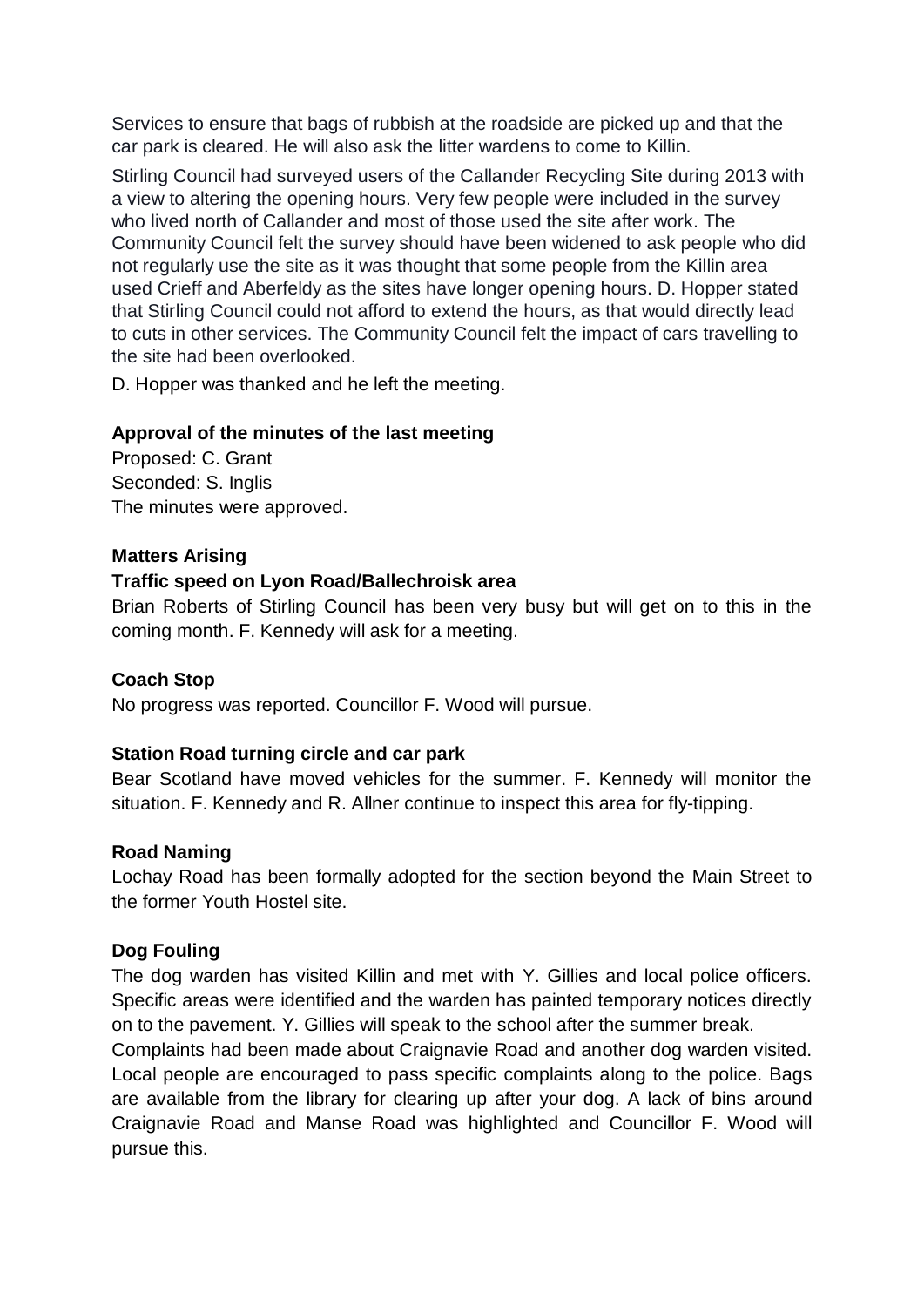## **Support for Local Businesses**

Councillor F. Wood raised the option of support from the local Chamber of Commerce and Stirling Enterprise Park. Councillor F. Wood will pursue the issue of unused Council land not being available for a local business wishing to expand. O. McKee clarified that noise regulations came under Health and Safety legislation, rather than LLTNP regulations.

# **Bridge of Lochay**

T. Frost has spoken with someone from Stirling Council regarding the state of the bridge. Someone else will come out to look at signage. Work will only be carried out when there is money to do it, so not this financial year.

It was noted that the Dochart Bridge has been hit by a vehicle.

Stirling Council Bridge Repair Budget has been cut by £77,000.

## **Speed Restrictions**

The Police have carried out speed checks on the Dochart Road and Gray Street and detected no incidents of speeding. S. Inglis spoke to S. Geddes at Stirling Council. The extension of the 40mh zone past the golf course entrance can happen, but not in this financial year. Councillor F. Wood and T.Frost will contact Stirling Council regarding this.

# **Notice board**

The McLaren Hall Committee are aware of the problem.

## **Planned Road Closures**

- Craignavie Road is to be closed from 29<sup>th</sup> of September 2014 to the 10<sup>th</sup> of October 2014 for roadworks from the junction with the Main Street to Manse Road with local diversions in place. Residents will receive letters to explain what will happen
- The South Loch Tay road is to be closed in October 2014 for roadworks, from Fiddler's Bay to Donald Hancock's.

In both instances the Council aims to minimise disruption and get the work completed as soon as possible. The extent of the work will depend on the money available.

# **KAT**

R. Allner brought a copy of the final feasibility report on public toilets in Killin. It was noted that the £10, 000 costs were entirely met by a grant for that specific purpose, not funds that could have been used elsewhere. The suggested position is to the rear of MacPherson Court but Stirling Council have already placed an electric car charging point there.

Phase 1 works on the Breadalbane Park was due to begin on the 25th August 2014, but it has been agreed to delay by one week to allow Killin Rocks to use the area for camping.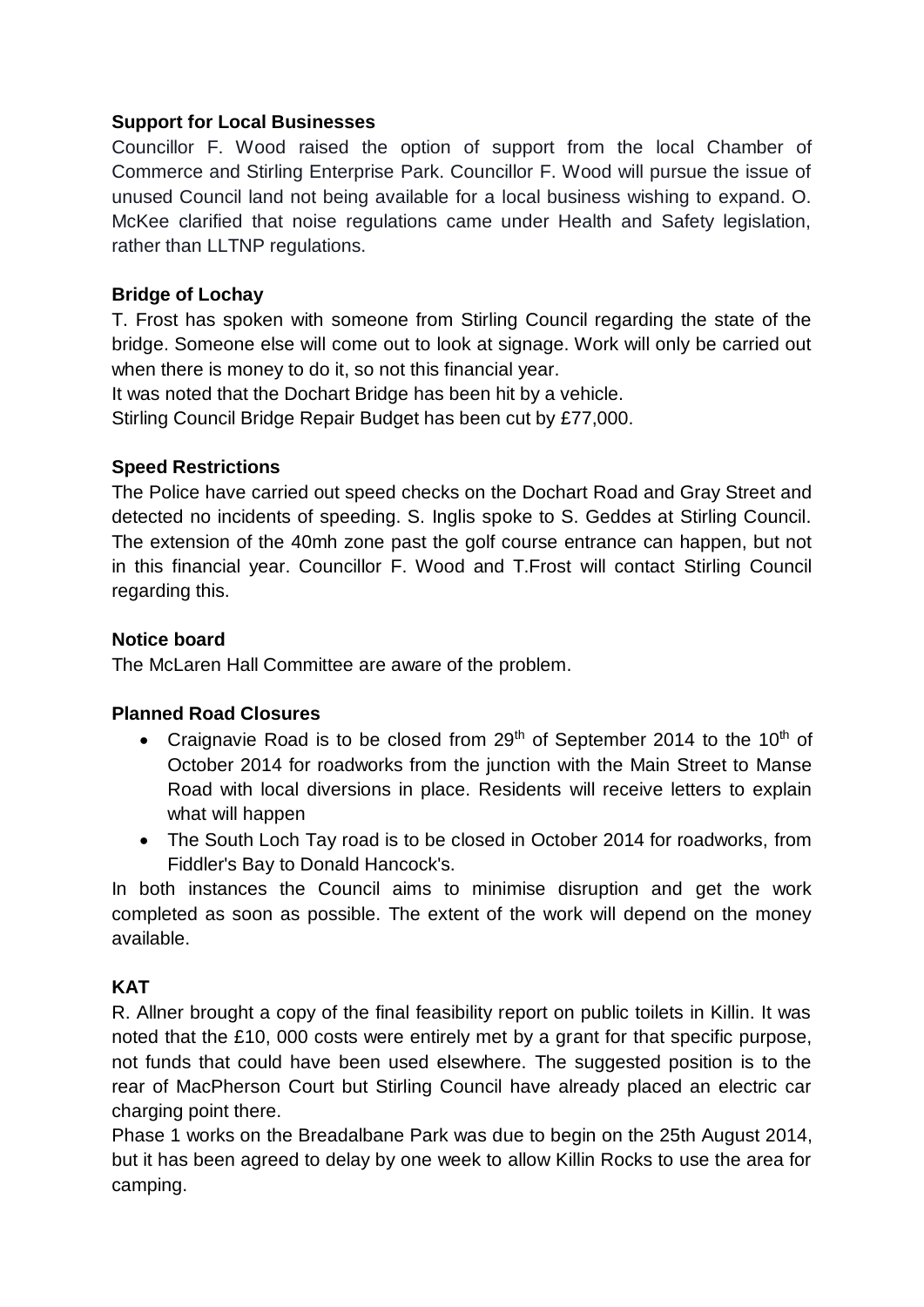KAT is looking into the ownership of the Rev Stewart Memorial.

The Old Mill has a current turnover of £80-£100 per day and is looking for further funding for the Manager post.

KCC congratulated KAT.

# **DRT**

The new timetable comes out in September and KCC has asked for a 6-month progress report. It was clarified that DRT links bus areas, it does not provide hospital transport. This led to a wider discussion about hospital transport.

## **Hospital transport**

The lack of hospital transport for residents in Killin was raised and members of the public who have been affected are urged to contact Bruce Crawford MSP as the health budget comes from the Scottish Government. Y. Gillies will assist in gathering information and F. Kennedy will pass on the information to Bruce Crawford by email all participants were assured of their confidentiality. C. Grant will also raise this. Bruce Crawford MSP has his next surgery in Killin on Wednesday 23rd July from 1- 2pm in the McLaren Hall.

## **Planning**

There were no new items to discuss. The Compliance Officer from LLTNP will visit the development at the Bridge of Lochay.

## **Correspondence**

## **Police Service of Scotland Community Council Report**

A report will be provided when officers cannot attend the meeting. The report is specific to the KCC area.

- Antisocial Behaviour as minuted previously, police officers have received complaints and met with the dog warden.
- Road Safety as minuted previously, officers have monitored the speed of vehicles on Dochart Road and Gray Street. The problem with traffic lights at the old Youth Hostel site has been resolved and off road parking provided. Officers maintain a presence at the school and have patrolled the trunk road at the Killin to Callander section.
- Theft the charity box in Killin Church has been broken into and money stolen. There was a break-in at A&B Services.
- Community Engagement and Reassurance Officers have been on foot patrol in Killin and policing the loch sides at weekends as part of Operation Ironworks.

Other - The tragic accident on Loch Tay involving a 29 year old man.

KCC would like to highlight to all loch users that life jackets are essential. KCC expressed their condolences to the family.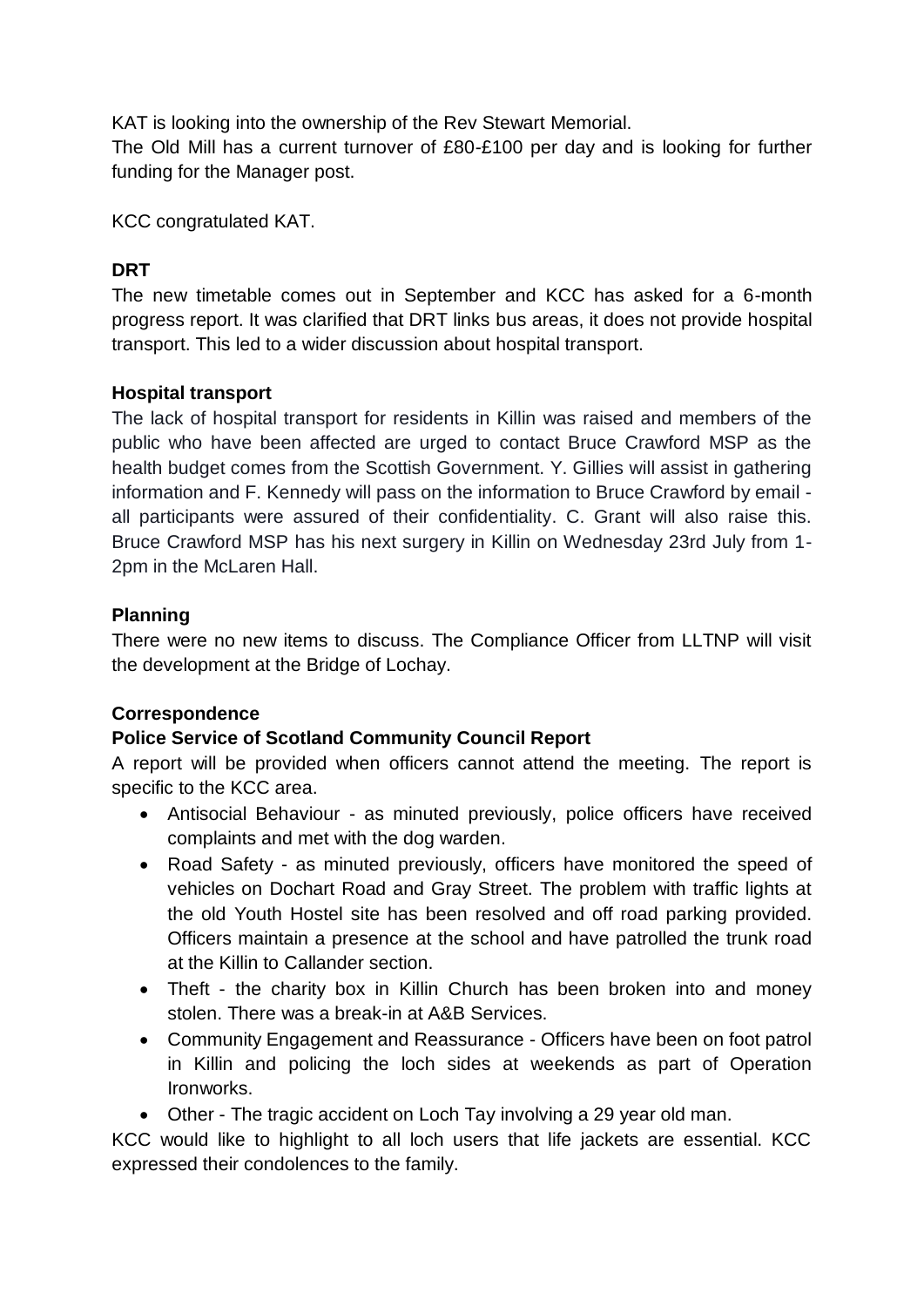## **VG Energy**

VG Energy had sent a letter regarding funding for renewables - this was passed to **KAT** 

## **Stirling Council Grant**

The Community Council has received £419.21 for administrative costs.

#### **Rural Stirling Housing Association**

The most recent newsletter is available.

## **Stirling Council Update**

- Stirling Council Local Development Plan this was discussed but postponed to October.
- Bob Jack will retire in September.
- Armed Forces Day ran at a loss
- Stirling International Angling Festival runs from the 6th 10th of August and the game fishing is based in this area.

#### **Grass Cutting**

A reduction in the number of cuts per year and the lack of raking up is affecting Breadalbane Park and the Cemetery with longer grass being left to sour and smell. The pilot project for Strathfillan using 2 local contractors was intended to extend to Killin but this did not happen. Councillor F. Wood will investigate.

## **Conversation Day**

F. Kennedy and C. Grant attended and suggestions made on the day should go into practice and be reviewed after 6 months.

## **K. Taylor**

KCC recorder their appreciation of the efforts of the late Kenny Taylor, in particular his contribution to the upgrade of Ardeonig Road.

#### **Loch Lomond and the Trossachs National Park**

Suitable sites are requested for a threshold sign beyond the end of Lochay Road.

## **Grounds**

MacPherson Court, the Ambulance Depot and the car park are all overgrown. Problems with MacPherson Court are currently being addressed. The Ambulance Depot belongs to the Ambulance Service and it was recognised that staff are not there as often as before. The state of the grounds has been reported to Bruce Crawford by members of the public.

The bushes by the Dochart Bridge have been reported and this is being dealt with.